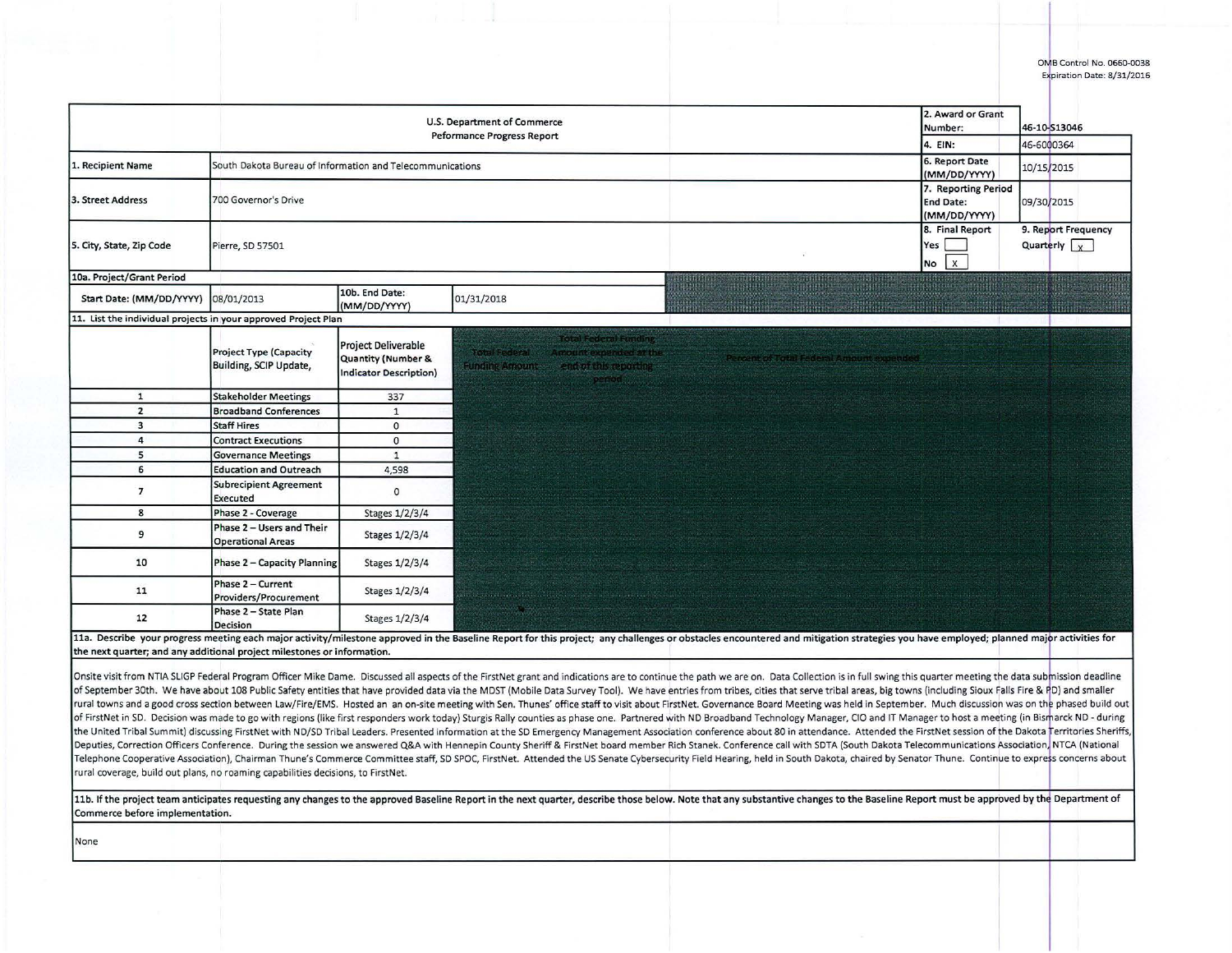| 11d. Describe any success stories or best practices you have identified. Please be as specific as possible.                                                                                                                    |                                                                                                                                                                      |                                                                                                                                                                                                                         |                                                       |                      |                               |                   |                 |                                         |  |                                          |  |
|--------------------------------------------------------------------------------------------------------------------------------------------------------------------------------------------------------------------------------|----------------------------------------------------------------------------------------------------------------------------------------------------------------------|-------------------------------------------------------------------------------------------------------------------------------------------------------------------------------------------------------------------------|-------------------------------------------------------|----------------------|-------------------------------|-------------------|-----------------|-----------------------------------------|--|------------------------------------------|--|
| Senator Thunes' office has been engaged with our SPOC. Good engagement during presentations. Data collection gave us a pretty good representation of our state for FirstNet to use in the state plan. Our governance committee |                                                                                                                                                                      |                                                                                                                                                                                                                         |                                                       |                      |                               |                   |                 |                                         |  |                                          |  |
| continue to be very interested and engaged providing specific direction.                                                                                                                                                       |                                                                                                                                                                      |                                                                                                                                                                                                                         |                                                       |                      |                               |                   |                 |                                         |  |                                          |  |
| 12. Personnel                                                                                                                                                                                                                  |                                                                                                                                                                      |                                                                                                                                                                                                                         |                                                       |                      |                               |                   |                 |                                         |  |                                          |  |
| 12a. If the project is not fully staffed, describe how any lack of staffing may impact the project's time line and when the project will be fully staffed.                                                                     |                                                                                                                                                                      |                                                                                                                                                                                                                         |                                                       |                      |                               |                   |                 |                                         |  |                                          |  |
| Our staffing is now at the level we expect for the balance of the project.                                                                                                                                                     |                                                                                                                                                                      |                                                                                                                                                                                                                         |                                                       |                      |                               |                   |                 |                                         |  |                                          |  |
| 12b. Staffing Table                                                                                                                                                                                                            |                                                                                                                                                                      |                                                                                                                                                                                                                         |                                                       |                      |                               |                   |                 |                                         |  |                                          |  |
| Job Title                                                                                                                                                                                                                      | FTE%                                                                                                                                                                 |                                                                                                                                                                                                                         |                                                       |                      | Project (s) Assigned          |                   |                 |                                         |  | Change                                   |  |
| Statewide Project Coordinator                                                                                                                                                                                                  | 20                                                                                                                                                                   | Provide oversight of all SLIGP project activities                                                                                                                                                                       |                                                       |                      |                               |                   |                 |                                         |  |                                          |  |
| Project Manager                                                                                                                                                                                                                | 100                                                                                                                                                                  | Provide daily support for the SLIGP process                                                                                                                                                                             |                                                       |                      |                               |                   |                 |                                         |  |                                          |  |
| Administrative Staffing<br>Assistant                                                                                                                                                                                           | 10                                                                                                                                                                   |                                                                                                                                                                                                                         | Provide administrative support for grant management   |                      |                               |                   |                 |                                         |  |                                          |  |
| Radio System Chief Engineer                                                                                                                                                                                                    | $\overline{5}$                                                                                                                                                       | Provide engineering expertise and staffing for project                                                                                                                                                                  |                                                       |                      |                               |                   |                 |                                         |  |                                          |  |
| <b>Engineering Assistant</b>                                                                                                                                                                                                   | $\circ$                                                                                                                                                              |                                                                                                                                                                                                                         | Provide administrative support for grant management   |                      |                               |                   |                 |                                         |  |                                          |  |
| Program Manager                                                                                                                                                                                                                | $\Omega$                                                                                                                                                             |                                                                                                                                                                                                                         | Provide administrative support for governance process |                      |                               |                   |                 |                                         |  |                                          |  |
| 13. Subcontracts (Vendors and/or Subrecipients)                                                                                                                                                                                |                                                                                                                                                                      |                                                                                                                                                                                                                         |                                                       |                      |                               |                   |                 |                                         |  |                                          |  |
| 13a. Subcontracts Table - Include all subcontractors. The totals from this table must equal the "Subcontracts Total" in Question 14f.                                                                                          |                                                                                                                                                                      |                                                                                                                                                                                                                         |                                                       |                      |                               |                   |                 |                                         |  |                                          |  |
| Name                                                                                                                                                                                                                           |                                                                                                                                                                      | <b>Subcontract Purpose</b>                                                                                                                                                                                              | Type<br>(Vendor/Subrec.)                              | RFP/RFQ Issued (Y/N) | Contract<br>Executed<br>(Y/N) | <b>Start Date</b> | <b>End Date</b> | <b>Total Federal Funds</b><br>Allocated |  | <b>Total Matching Funds</b><br>Allocated |  |
| Web Development Contractor                                                                                                                                                                                                     | Add Broadband information and associated SLIGP-<br>related survey tools to governance website and the<br>www.PSBN.sd.gov site.                                       |                                                                                                                                                                                                                         | Vendor                                                | N                    | N                             | <b>TBD</b>        | <b>TBD</b>      | \$<br>51,000                            |  | \$0                                      |  |
| <b>Regional Consultant</b>                                                                                                                                                                                                     | Align the SD plan with other states and look to utilize<br>regional resources                                                                                        |                                                                                                                                                                                                                         | Vendor                                                | N                    | N                             | <b>TBD</b>        | TBD             | $\mathsf{S}$<br>180,000                 |  | \$0                                      |  |
| BIT Development and/or BIT<br>Social Media/Information<br>Officer                                                                                                                                                              | Help design materials (i.e. Infographics, brochures,<br>etc.). May also utilize some of their time to review<br>printed articles (newsletters, press releases, etc.) |                                                                                                                                                                                                                         | Vendor                                                | N                    | N                             | <b>TBD</b>        | <b>TBD</b>      | Ś<br>30,000                             |  | \$0                                      |  |
| <b>BIT GIS Expertise:</b>                                                                                                                                                                                                      | to help determine phase plans for the state plan.                                                                                                                    | Their expertise will be needed to sort through the data<br>provided by FirstNet for coverage baseline information Vendor                                                                                                |                                                       | $\mathsf{N}$         | ${\sf N}$                     | <b>TBD</b>        | TBD             | Ś<br>30,000                             |  | \$0                                      |  |
| State Plan Contractor                                                                                                                                                                                                          |                                                                                                                                                                      | Help review and analyze the draft state plan for South<br>Dakota once received from FirstNet. Help determine<br>recommendations for opt-in/opt-out for Governor's<br>office based on the final State plan from FirstNet | Vendor                                                | N                    | N                             | <b>TBD</b>        | <b>TBD</b>      | \$<br>140,000                           |  | \$0                                      |  |
| Data Collection Contractor                                                                                                                                                                                                     | Help coordinate Phase 2 data and assist us in<br>from contractors                                                                                                    | coordinating a product to return to FirstNet. Cost<br>estimate based on "Statements of Work"proposals                                                                                                                   | Vendor                                                | N                    | N                             | <b>TBD</b>        | <b>TBD</b>      | \$<br>120,000                           |  | \$0                                      |  |

Major snafu with FirstNet Tribal person, Carl Rebstock. He scheduled to be in South Dakota at two meetings without contacting any FirstNet representatives within the state, including no communication to the SPOC. FirstNet

favor from the conduct of those representing them when they do things like that. We have transfered \$1,162.51 from the Equipment fund and now included it in the other funds category.

llc. Provide any other information that would be useful to NTIA as it assesses this project's progress.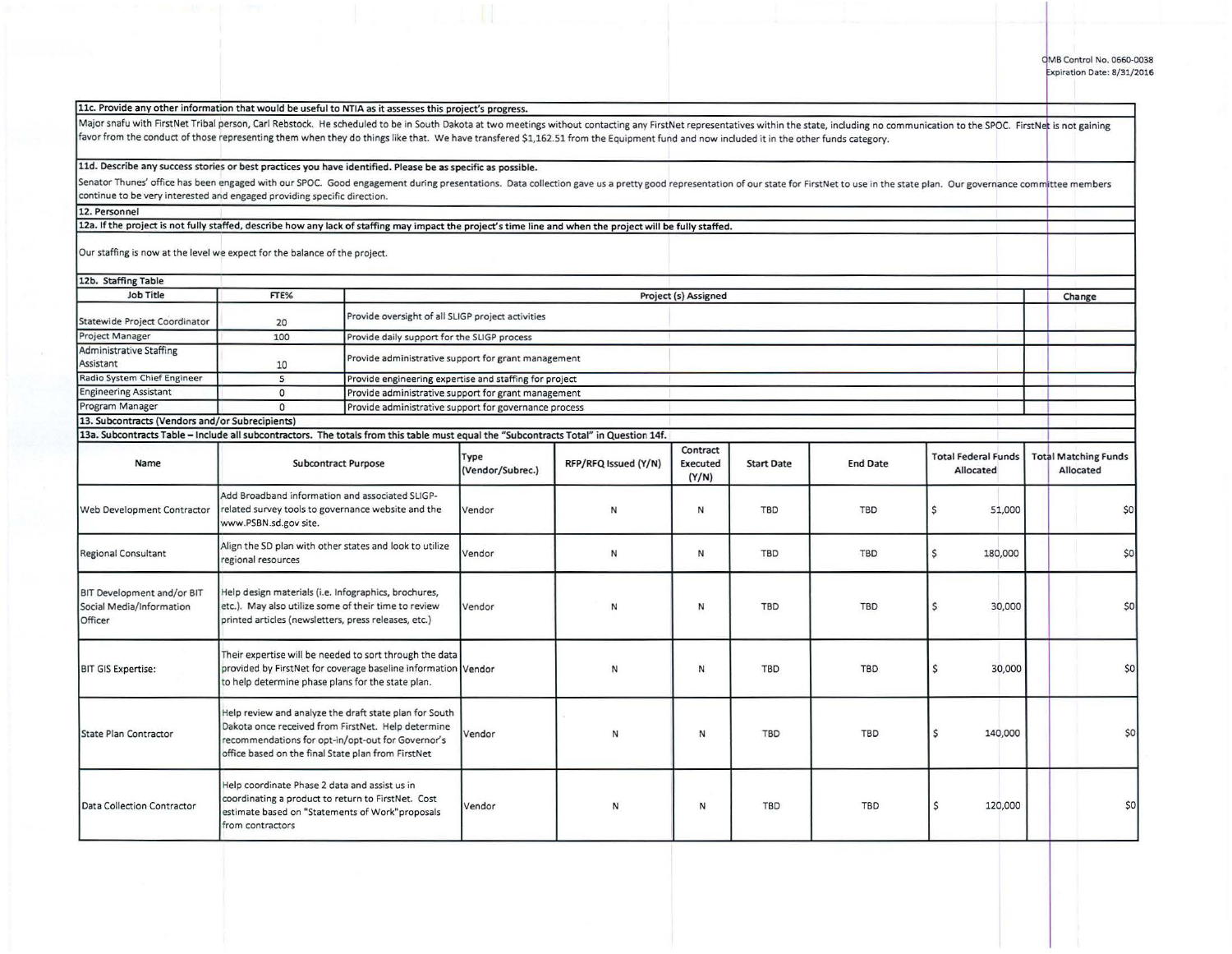## OMB Control No. 0660-0038 piration Date: 8/31/2016

|               | 13b. Describe any challenges encountered with vendors and/or subrecipients.<br>BIT work is charge and contractural with no formal contract.                                                        |  |    |            |     |        |          |
|---------------|----------------------------------------------------------------------------------------------------------------------------------------------------------------------------------------------------|--|----|------------|-----|--------|----------|
| Phase 2 Tools | Certain expertise may be needed for Phase 2.<br>Specifically data collection may require special tools as vendor<br>those requirements are developed and changed to<br>meet the needs of FirstNet. |  | A. | <b>TBD</b> | TBD | 60,000 | \$25,440 |